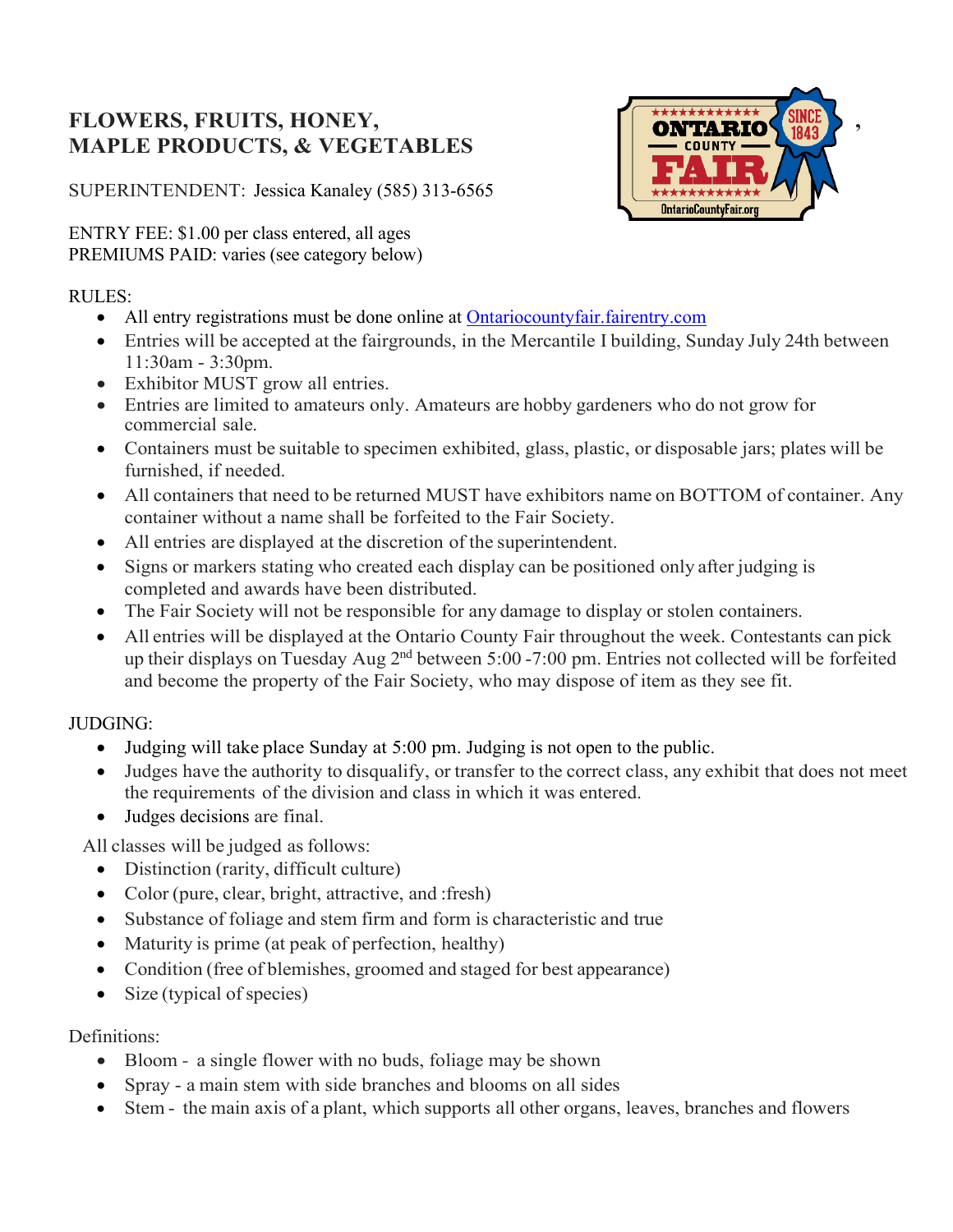# **Department: Flowers**

## **Division 01: Cut Flowers Premiums are: \$4, \$3, \$2**

- 1. Aster (1 spray)
- 2. Black-eyed Susan (2 blooms)
- 3. Cannas (1 stem)
- 4. Chrysanthemum (1 spray)
- 5. Cosmos (2 stems)
- 6. Dahlias Decorative (I spray)
- 7. Dahlias -Cactus (1 spray)
- 8. Dahlia Minis (1 spray- 4"and under)
- 9. Dahlias- Ball/Pompom (1 spray)
- 10. Dahlias Water Lily (1 spray) I1. Dahlias -Large (I spray- 6"-12")
- 12. Dahlias-Jumbo(l spray-12"+)
- 13. Daisy (1 spray)
- 14. Gladioli (2 sprays)
- 15. Hollyhocks (2 sprays)
- 16. Larkspur (1 stem)
- 17. Lilies(I spray)
- 18. Marigolds-Large (2 blooms)
- 19. Marigolds-Small (2 blooms)
- 20. Pansy or Viola (2 blooms)
- 21. Petunia (1 spray)
- 22. Phlox (1 spray)
- 23. Rose -all other varieties (1 single flower)
- 24. Rose -type shrub or climber (1 spray)
- 25. Salvia (2 stems)
- 26. Snapdragon (2 spray)
- 27. Straw flowers (3 stems)
- 28. Sunflower (1 stem)
- 29. Zinnias (2 blooms)
- 99. Any other not listed (1-2 blooms)

# **Division 02: Herbs Premiums are: \$4, \$3, \$2**

- 1. Basil (2 spray)
- 2. Dill (1 seed head)
- 3. Mints (2 sprays Specify Variety)
- 4. Oregano (2 sprays)
- 5. Parsley (2 sprays)
- 6. Sage ( 2 sprays)
- 99. All other herbs (2 sprays)

## **Division 03: Foliage Premiums are: \$4, \$3, \$2**

- 1. Bonsai
- 2. Cactus
- 3. Ferns
- 4. Flowering Shrubs
- 5. Ivy
- 6. Jade
- 7. Miniature Non-flowering Trees
- 8. Non-Flowering Shrubs
- 9. Perennial Grasses
- 10. Spider Plants
- 11. Tuber
- 98. Other Non-flowering Foliage not listed
- 99. Other Flowering Shrubs not listed

| <b>Division 04: Floral Design</b><br><b>Premiums</b>                       |        |                 |                 |
|----------------------------------------------------------------------------|--------|-----------------|-----------------|
|                                                                            | 1st    | 2 <sup>nd</sup> | 3 <sup>rd</sup> |
| 1. Mini floral arrangement, under 6 " in height & diameter                 | \$5.00 | \$3.00          | \$2.00          |
| 2. Small floral arrangement, over 6" and under 12" in height and diameter  | \$5.00 | \$3.00          | \$2.00          |
| 3. Large floral arrangement, over 12" and under 36" in height and diameter | \$7.00 | \$5.00          | \$3.00          |
| 4. Any theme floral arrangement, any size                                  | \$5.00 | \$3.00          | \$3.00          |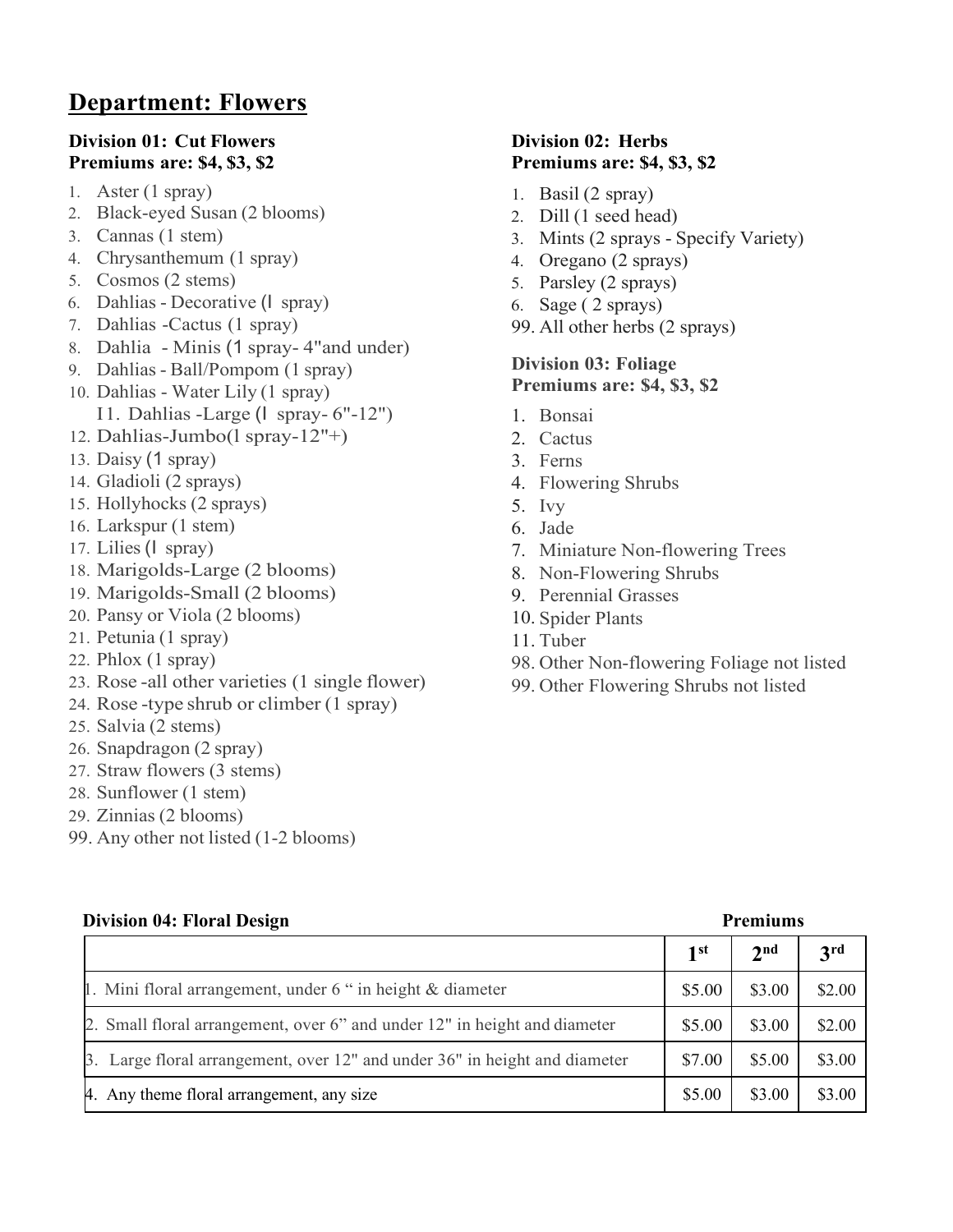## **Division 05: Plant Design Premiums**

|                                                                                                                                                                                                                                                                                                                                                 | 1 st   | 2 <sub>nd</sub> | $\mathbf{3}$ rd |
|-------------------------------------------------------------------------------------------------------------------------------------------------------------------------------------------------------------------------------------------------------------------------------------------------------------------------------------------------|--------|-----------------|-----------------|
| 1. Inside large landscape displays (using any variety of plantings such as<br>topiaries, water gardens, terrariums or any closed eco system - may include<br>some or all of the following: window boxes, hanging baskets, barrels, tubs,<br>pots or miniatures). Dimensions are larger than small displays and under<br>48" x 36" x 48" (LxWxH) | \$7.00 | \$5.00          | \$2.00          |
| 2. Inside small landscape displays (using any variety of plantings such as<br>topiaries, water gardens, terrariums or any closed eco system - may include<br>some or all of the following: window boxes, hanging baskets, barrels, tubs,<br>pots or miniatures). Dimensions under 24"x16"x24" (LxWxH)                                           | \$5.00 | \$3.00          | S1.00           |
| Kokedama                                                                                                                                                                                                                                                                                                                                        | \$5.00 | \$3.00          | \$1.00          |

| <b>Division 06: Designs</b><br><b>Premiums</b>                                                                               |                 |                 |                 |
|------------------------------------------------------------------------------------------------------------------------------|-----------------|-----------------|-----------------|
|                                                                                                                              | 1 <sup>st</sup> | 2 <sup>nd</sup> | 3 <sup>rd</sup> |
| 1. Dried Flower Arrangement                                                                                                  | \$5.00          | \$3.00          | \$1.00          |
| 2. Patio Container Garden                                                                                                    | \$5.00          | \$3.00          | \$1.00          |
| <b>Outdoor Floral Design</b><br>3.                                                                                           | \$5.00          | S3.00           | \$1.00          |
| 4. Educational Display (create a display using a topic in Horticulture. For<br>example, Conservation, Recycling, Ecosystems) | \$5.00          | \$3.00          | \$1.00          |
| Hanging Basket Display                                                                                                       | S3.00           | \$2.00          | \$1.00          |

# **Department: Fruit**

### **Division 01: All Fruit Premiums are: \$4, \$3, \$2**

- 1. Blueberries (3 pieces)
- 2. Strawberries (3 pieces)
- 3. Blackberries (3 pieces)
- 4. Raspberries (3 pieces)
- 99. All Other Fruit not listed (3 pieces)